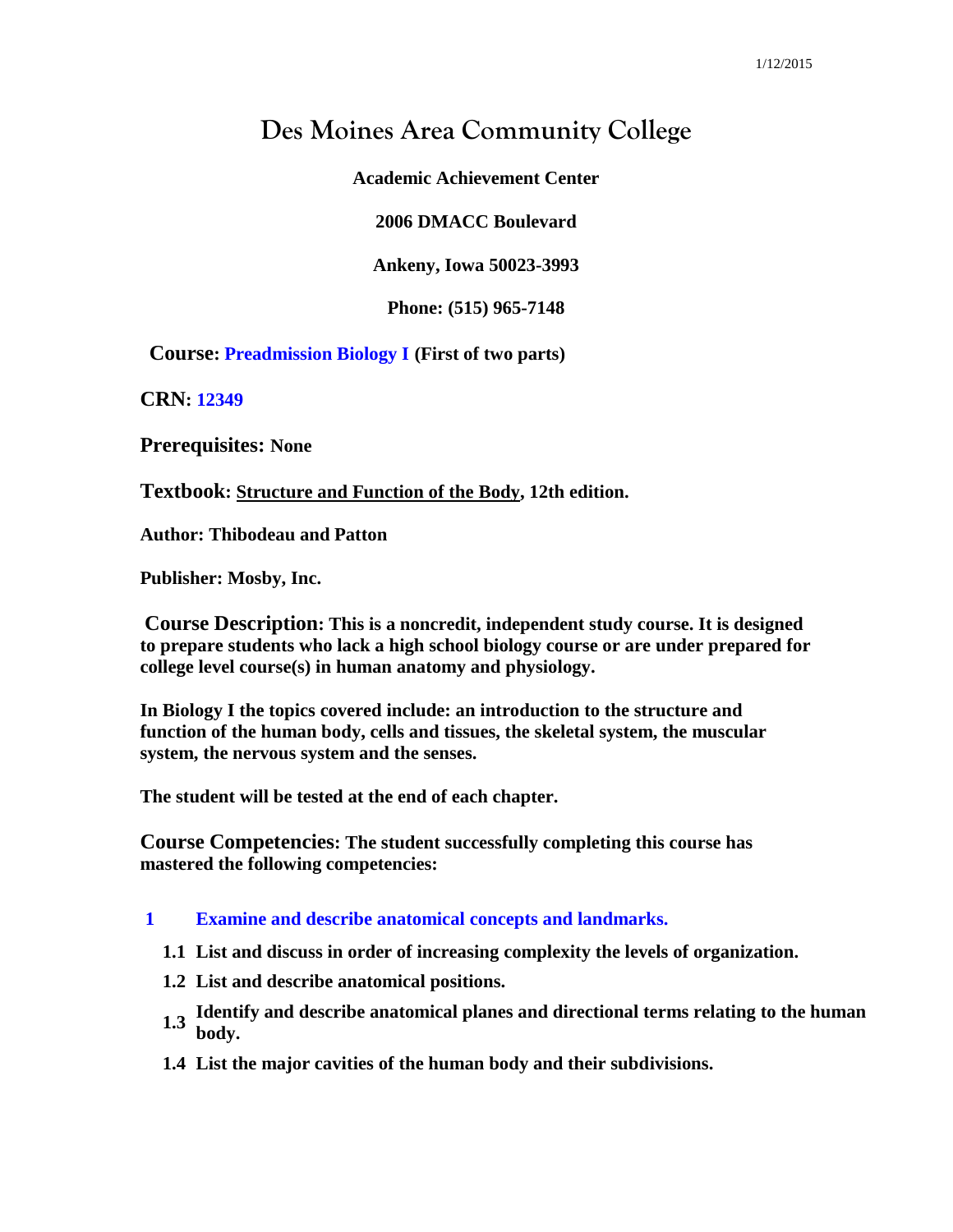- **1.5 Identify the nine abdominopelvic regions of the human body.**
- **1.6 Apply the correct anatomical term to given medical/surgical examples.**
- **1.7 Explain homeostasis and provide an example of a homeostatic mechanism.**

## **2 Identify the chemistry associated with life.**

- **2.1 Define the terms atom, element, molecule and compound.**
- **2.2 Describe the structure of an atom.**
- **2.3 Compare and contrast ionic and covalent types of chemical bonding**.
- **2.4 Distinguish between inorganic and organic chemical compounds.**
- **2.5 Discuss the chemical characteristics of water.**
- **2.6 Explain the concept of pH.**
- **2.7 Discuss the structure and function of the following types of biochemical molecules: carbohydrate, lipid, protein and nucleic acid.**

#### **3 Examine and describe the structures and functions of generalized human cell and of various tissues.**

- **3.1 Identify and describe the three major components of a cell.**
- **3.2 Identify the cell's organelles and describe their function.**
- **3.3 Identify and describe the stages of mitosis.**
- **3.4 Describe active and passive molecular transport systems.**
- **3.5 Identify the types of epithelial tissue and describe each of their functions.**
- **3.6 Identify the types of connective tissue and describe each of their functions.**
- **3.7 Identify the types of muscle tissue and describe each of their functions.**
- **3.8 Identify the types of nervous tissue and describe each of their functions.**

#### **6 Examine and describe the skeletal system.**

- **6.1 List and discuss the generalized functions of the skeletal system.**
- **6.2 Identify the major anatomical structures found in a long bone.**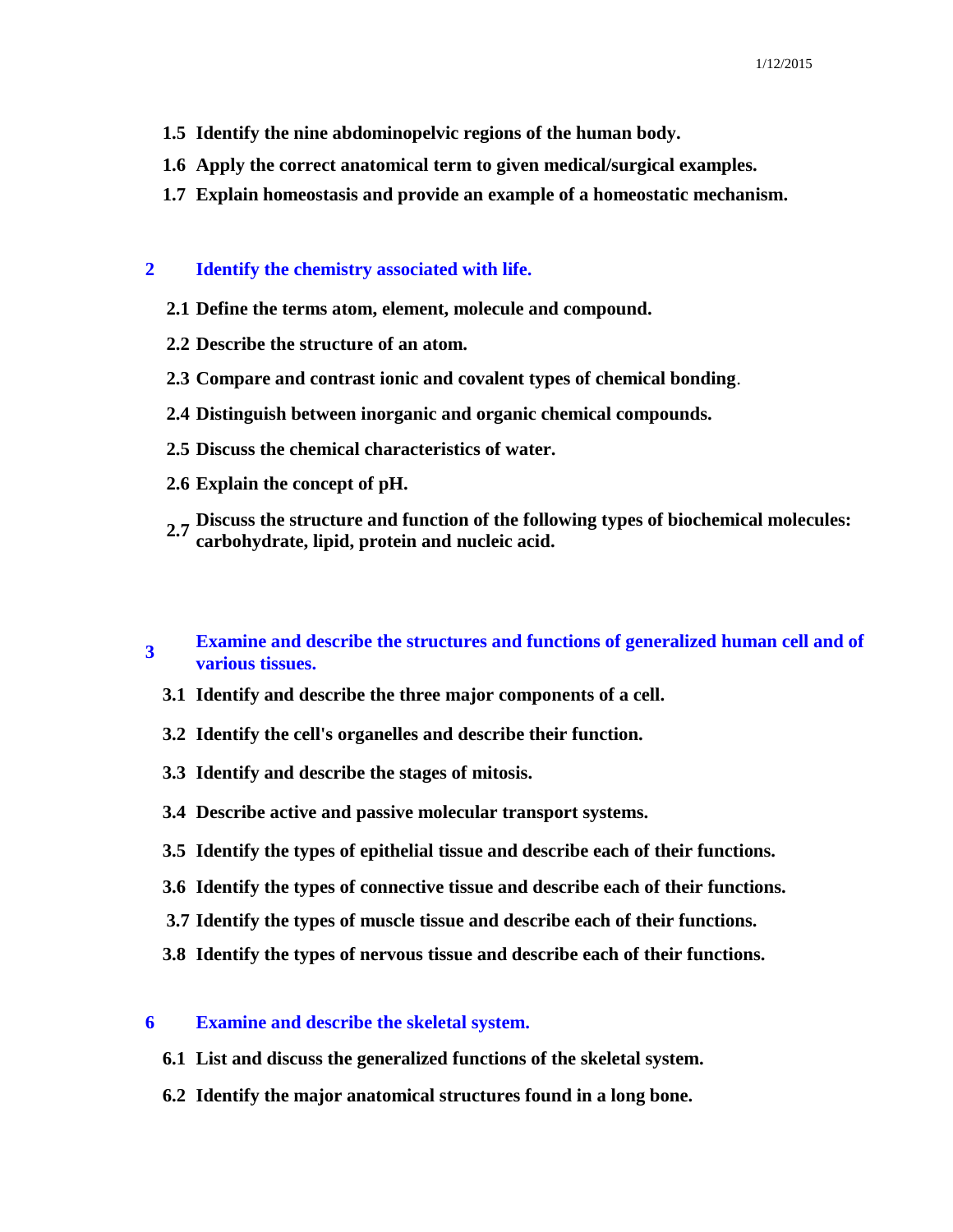- **6.3 Identify the parts of the skeletal system.**
- **6.4 Explain how bones are formed, grow and are remodeled.**
- **6.5 Identify and describe the two major subdivisions of the human skeleton and list the bones found in each subdivision.**

### **7 Examine and describe the muscular system.**

- **7.1 Compare the three major types of muscle tissue.**
- **7.2 Identify and describe the microscopic structure of a sarcomere and motor unit.**
- **7.3 Discuss how a muscle is stimulated and compare the major types of skeletal muscle contractions.**
- **7.4 Identify the major muscles.**
- **7.5 Describe the functions of each major muscle.**
- **7.6 Explain the common types of movement produced by skeletal muscles.**

# **8 Examine and describe the nervous system.**

- **8.1 Describe the organs and divisions of the nervous system.**
- **8.2 Describe the generalized functions of the nervous system as a whole.**
- **8.3 Identify and describe the major types and functions of the cells in the nervous system.**
- **8.4 Identify the components of a three neuron reflex arc.**
- **8.5 Describe the propagation of a nerve impulse along a nerve fiber and across a synapse.**
- **8.6 Identify the major anatomical components of the brain and briefly describe their function.**

# **9 Examine and describe the senses.**

- **9.1 Classify sense organs as special or general and explain the basic differences between these two groups.**
- **9.2 Discuss how stimuli are converted to sensation.**
- **9.3 Identify the structural components of the eye and ear and describe the function of each component.**